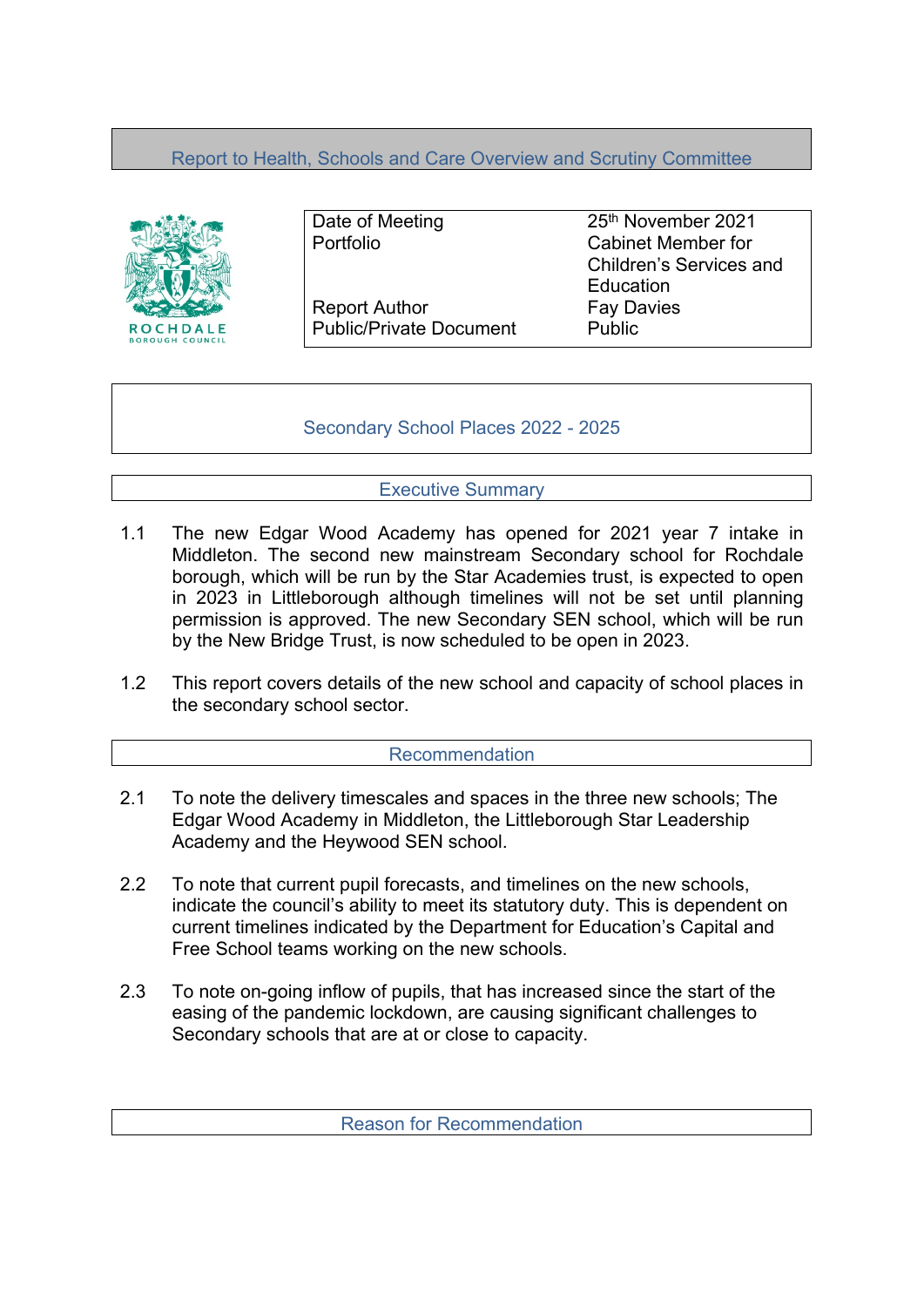- 3.1 The council has a statutory duty to offer every pupil living in the borough, who applies, a Secondary school place. Where the council offers a school place that is over the statutory "safe walking distance" for the age of that child the council is required to provide free school transport. Because bus transport in the area is provided through Transport for Greater Manchester, any child offered a school place, which is over the statutory distance criteria, is offered a free bus pass that is provided from council funds. The council receives no central government funding for school bus transport.
- 3.2 The council does receive Basic Need funding to provide additional school places for both permanent and temporary school building expansions and bulge classes. The allocation of Basic Need funding from central government is reported annually to the council Cabinet and the report this year was approved on 31st March 2021.

### Key Points for Consideration

- 4.1 Contingency plans for Secondary school intake were last reported to Cabinet on 29th September 2020. For 2019 and 2020 intakes additional needed capacity was delivered by existing schools taking bulge classes, which were funded through Basic Need where capital works were required.
- 4.2 For 2021 intake the severe Secondary school place shortage was local to the Middleton area and some surplus was forecast for Rochdale central schools. The difficulty in travelling times from Middleton to Rochdale centre meant that offering surplus places in Rochdale centre to families in Middleton was not deemed a viable option. Consequently council officers worked closely with the Altus Trust and the Department for Education to produce plans and contingencies to deliver the needed places in a temporary location. Additional bulge places were also offered at four existing schools.
- 4.3 In September 2021 the Edgar Wood Academy opened with 4 forms of entry, 120 pupil, capacity at a temporary site at Hopwood Hall College Campus in Middleton. The Permanent site is due to open at a site close to Bowlee on Heywood Old Road, Middleton, for September 2022.
- 4.4 In September 2021 Wardle Academy also had a major building extension to provide 100 additional places; 50 for 2021 and 50 for 2022 intakes.

### Heywood and Middleton

4.5 Because of the usual travel of pupils between Heywood and Middleton these areas are considered together. Available places and forecasts for pupils numbers are shown in figure 1 showing the expectation currently that schools in the Heywood and Middleton area will be at capacity despite the opening of the Edgar Wood Academy.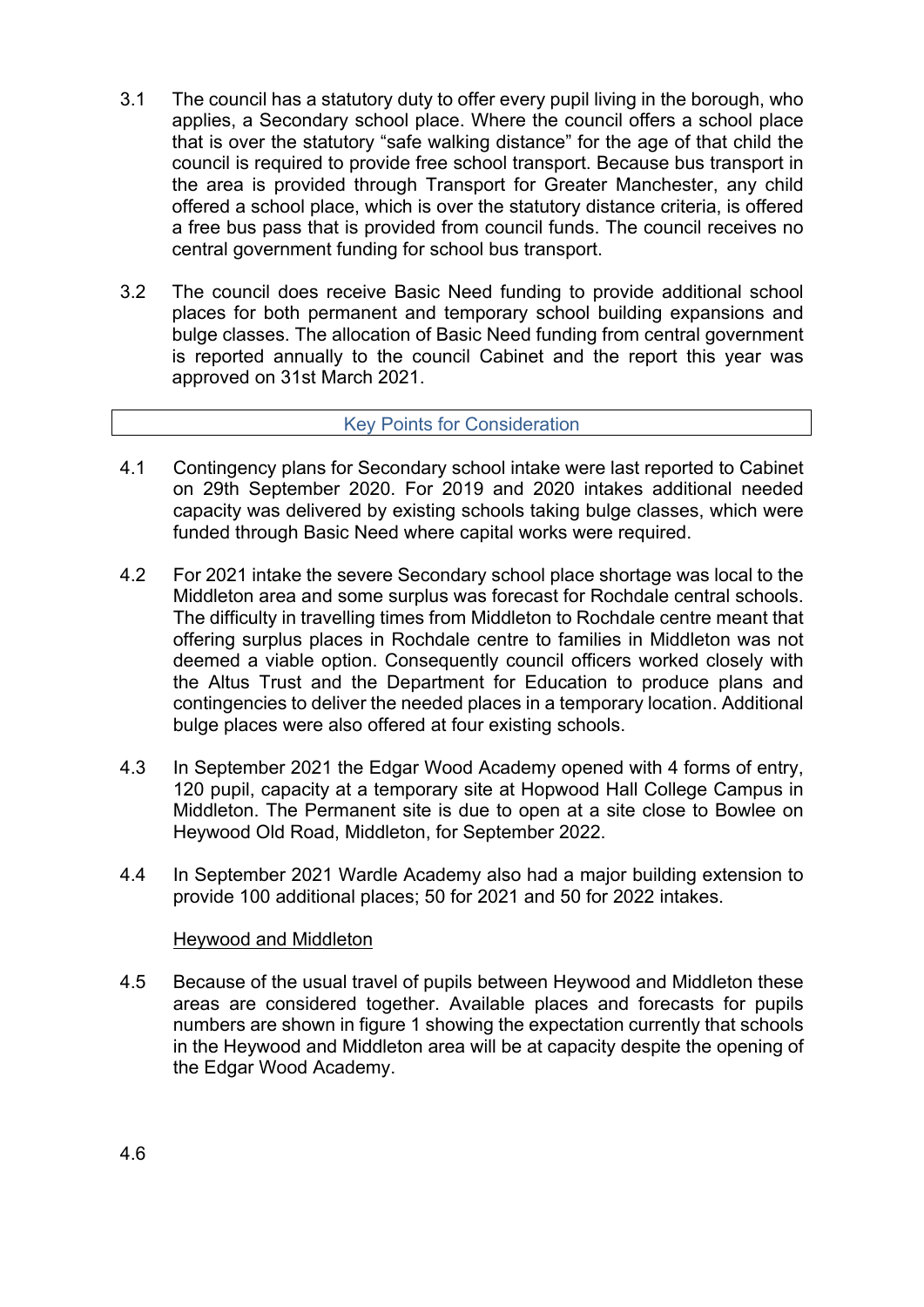

4.7 *Figure 1: Forecast for Places and expected pupils in the combined Heywood and Middleton area*

Admission numbers for the next intake year are shown in the table below.

| School                                 | Pupil Admission Number for 2022 |
|----------------------------------------|---------------------------------|
| Newhouse Academy                       | 210                             |
| Holy Family RC & CE College            | 150                             |
| <b>Middleton Technology School</b>     | 270                             |
| <b>Cardinal Langley RC High School</b> | 210                             |
| St. Anne's Academy                     | 180                             |
| Edgar Wood Academy                     | 180                             |
| Total                                  | 1200                            |

*Table 1 Places at Heywood and Middleton schools for 2022*

#### 4.8 Pennine and Rochdale

There has been a shortage of places in the popular Pennine Secondary schools for some time. It is expected that additional capacity created at Wardle Academy for 2021 and 2022 intakes will be filled. In the combined Pennine and Rochdale areas there is, on average, a 9% drop in pupils attending Rochdale LA maintained schools between year 6 and year 7. This is predominantly pupils choosing to travel to private, independent, grammar schools, or schools in other local authority areas. This drop in pupils does change year to year between 8% and 11% and therefore out of borough factors can cause inaccuracy in the forecast.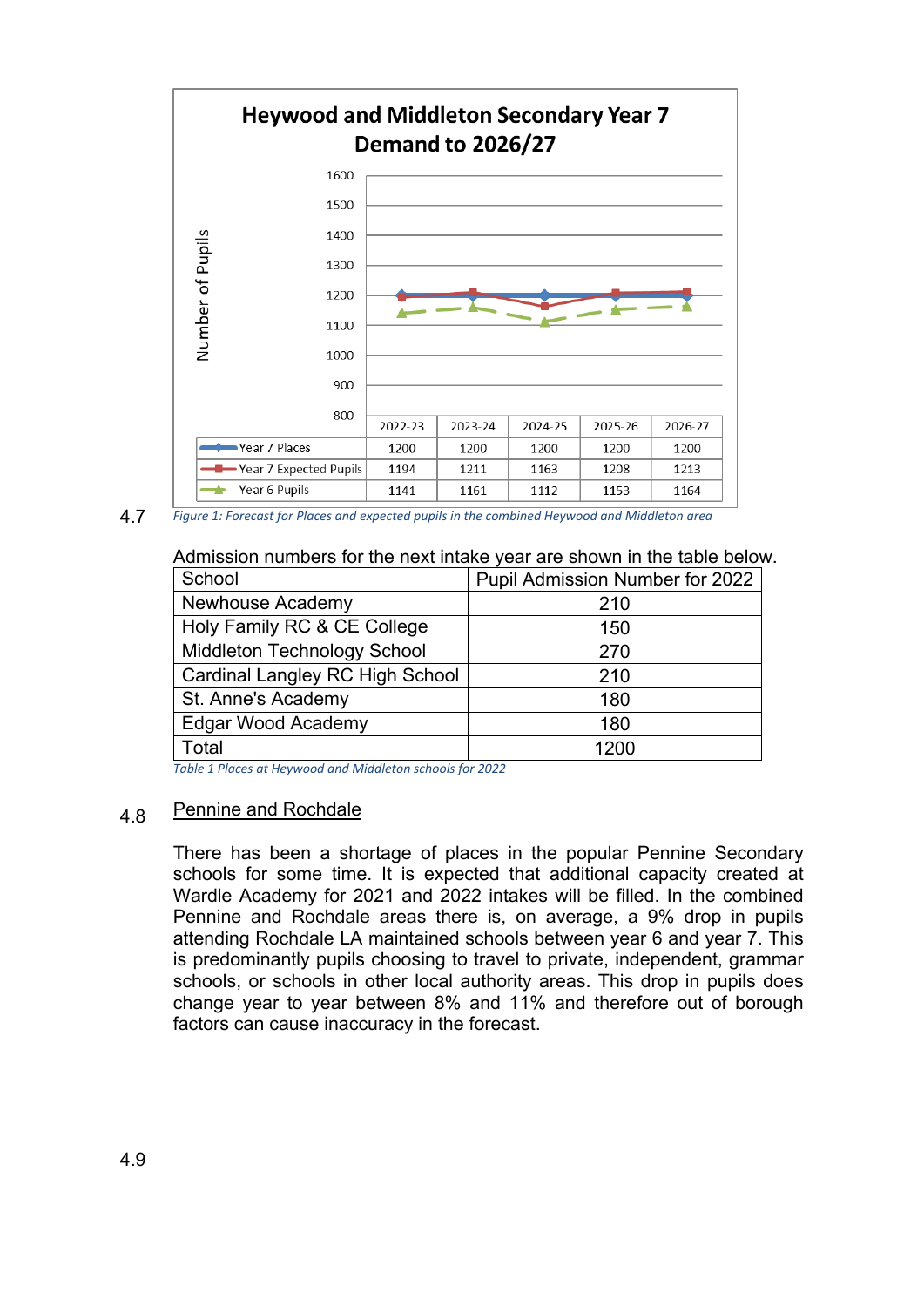

4.10 *Figure 2: Secondary Intake forecast for Pennine and Rochdale*

4.11 The forecast shows insufficient places available in existing schools if the new Littleborough Star Academy does not open for 2023, but the new school, on current forecasts, should be able to accommodate the forecasted number of pupils from 2023/24 to 2026/27.

| School                      | Pupil Admission Number for 2022 |
|-----------------------------|---------------------------------|
| <b>Hollingworth Academy</b> | 270                             |
| <b>Wardle Academy</b>       | 290                             |
| St.Cuthbert's RC High       | 240                             |
| Kingsway Park High          | 270                             |
| <b>Matthew Moss High</b>    | 240                             |
| <b>Oulder Hill School</b>   | 300                             |
| Falinge Park High School    | 270                             |
| Total                       | 1880                            |

*Table 2: Places at Pennine and Rochdale schools for 2022*

### 4.12 Other considerations

In-year applications for places either after the start of year 7 or in higher year groups have been rising for some years in both the Primary sector and Secondary Sector.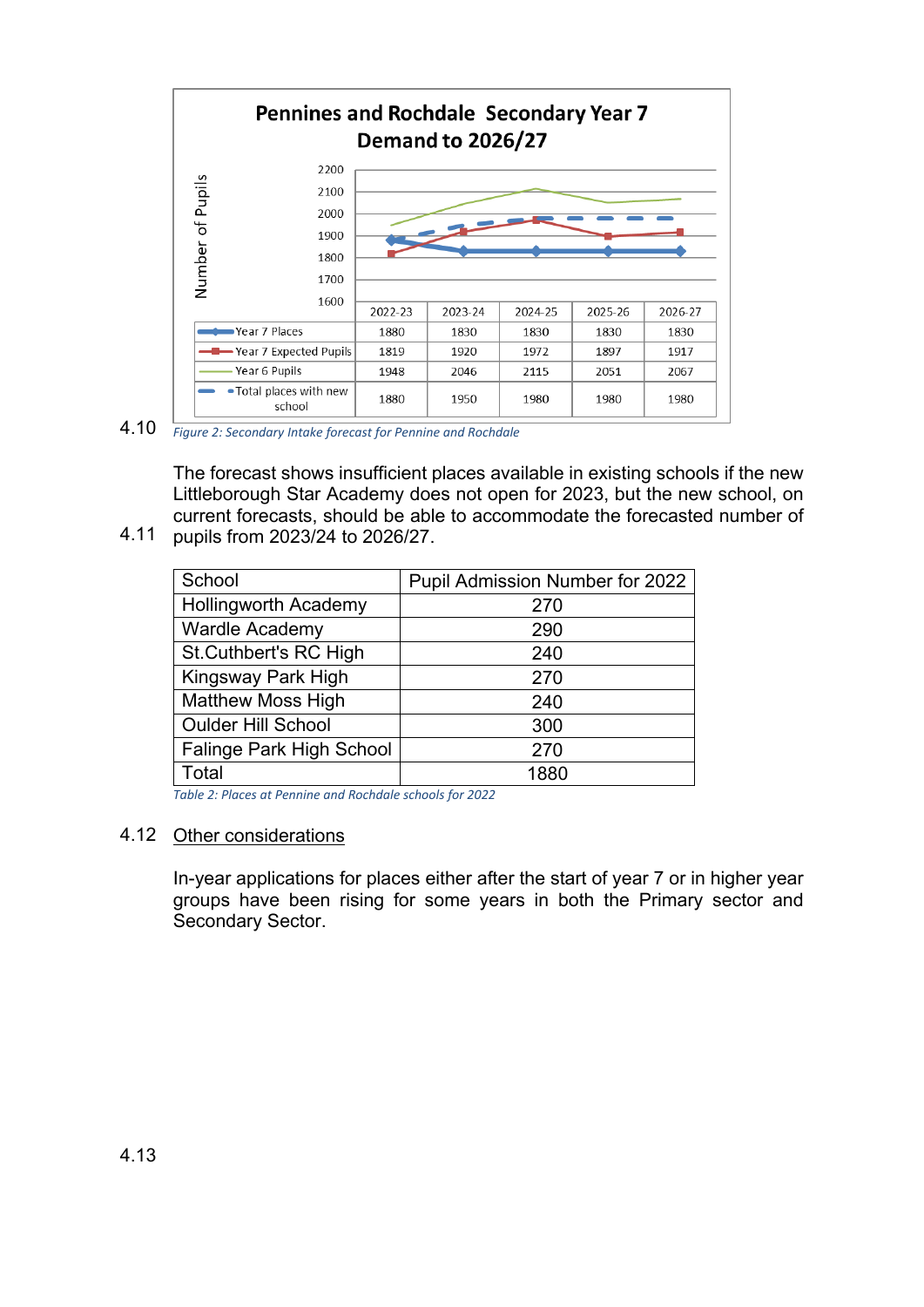

In total in the 2020/21 academic year almost 300 additional pupils were placed in Rochdale schools after the start to term. This does cause significant difficulties, as those additional pupils mostly arrive into the same few schools that carry spaces at the start of term.

4.16 Many of our Secondary schools are now at capacity in some or all year groups. Last year Secondary schools, accepted on-roll after the October school census, an additional 88 secondary pupils (net). While this is something the borough has seen before at Primary level, it has never happened previously at Secondary. This includes 26 pupils arriving after the start of their final year of school (year 11).

As detailed above Rochdale sees a net loss of children at Secondary transition and this has varied year to year depending on factors outside the borough. In 2019 the popular Oldham Crompton House school completed a major extension and increased its intake by 50%. Next year (2022) a new school will open in Oldham offering additional places.

4.17 Heywood SEN School

4.15

4.18 On the 29<sup>th</sup> October 2019 Cabinet approved the release of the site at Heywood Sports Village for use for the new SEN school being delivered by the Department for Education.

4.19 The New Bridge Trust, who run special and autism specialist schools in Oldham were awarded the contract to run the new school and Rochdale RANs service are now working with the trust to integrate the New Bridge offer into the suit of services provided within Rochdale.

Timescales on the delivery of the new SEN school currently indicate planning permission will be sought before the end of 2021, with the new school opening

4.20 for September 2023.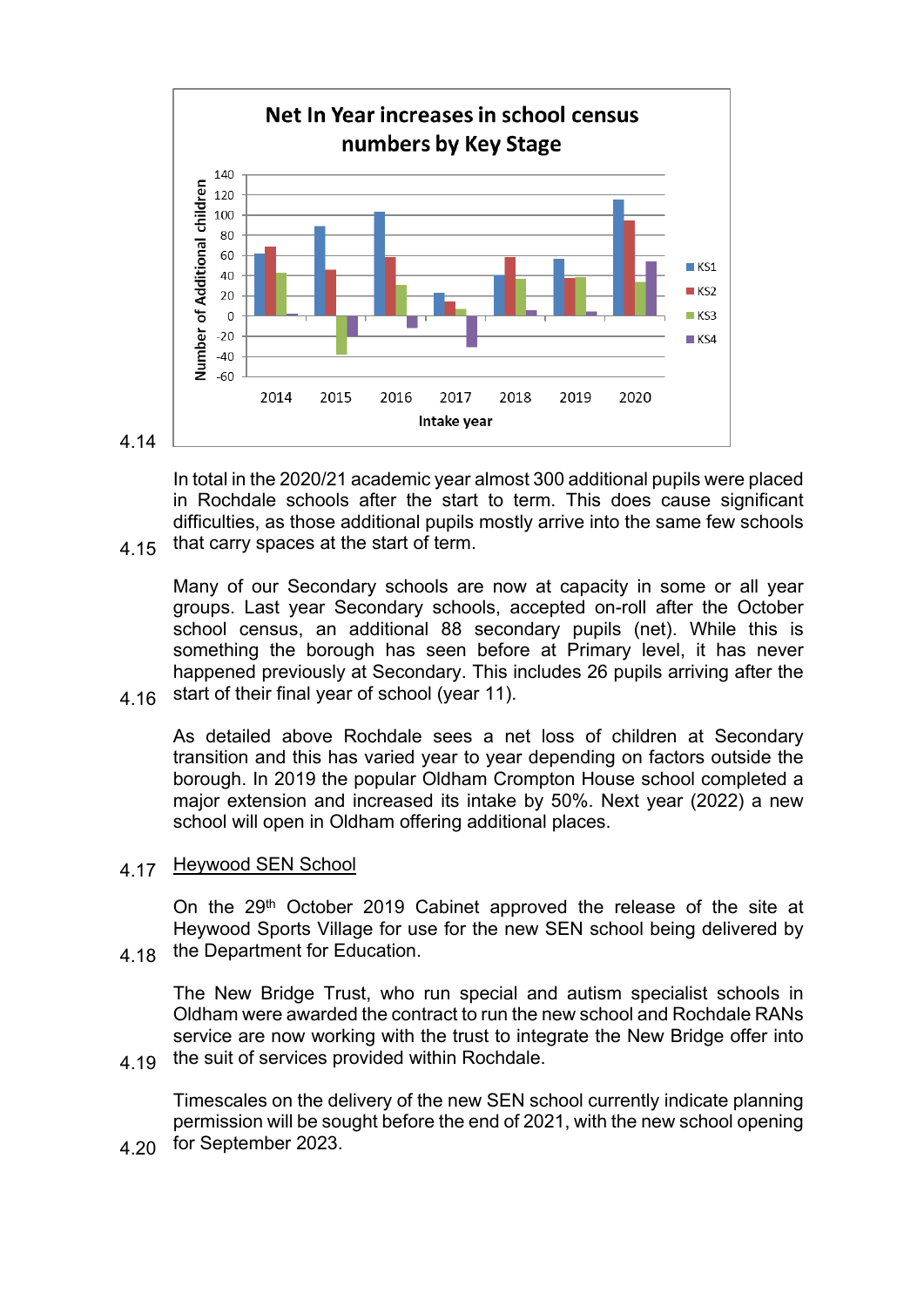The New Bridge Trust have indicated that once the school opens a school naming competition will be run and the young people attending the school will be asked to choose the new school name.

## 4.21 Alternatives Considered

Alternatives are constantly under review and any impacts of the current pandemic on house building rates or timing of new developments will have knock on effects on school capacity.

## Costs and Budget Summary

- 5.1 The costs associated with co-ordinating admission arrangements are met from the Dedicated Schools Grant.
- 5.2 Where applicable, schools offering additional pupil places to meet the LA's statutory need may also be eligible for additional revenue funding from the Dedicated Schools Grant. The policy and funding available for basic need growth has to be agreed with Schools Forum
- 5.3 Schools are funded based on the number of pupils. Whilst is it acknowledged that a school will have some vacant places, a high number of vacant places in a single year group created if pupils do not materialise as forecast will have an adverse effect on a school's funding. This can be managed in the short term through the application of the Growth Fund policy but it is not sustainable longer term.

### Risk and Policy Implications

- 6.1 The application of pupil place planning arrangements contributes to the Council Business Plan in ensuring an effective allocation process for school admissions. The council has a statutory duty to offer a school place to every child living in the borough and must manage the schools estate to meet the predicted need.
- 6.2 Provision of sufficient Secondary school places, within the new school buildings that are being delivered through the centrally managed Free school programme, are not under control of the local authority, but because the statutory duty to provide places resides with the local authority then consequently the local authority needs to be ready to work with local partners to meet the needs of its residents if required.
- 6.3 The financial risks are covered in the Costs and Budget Summary section above.

**Consultation**